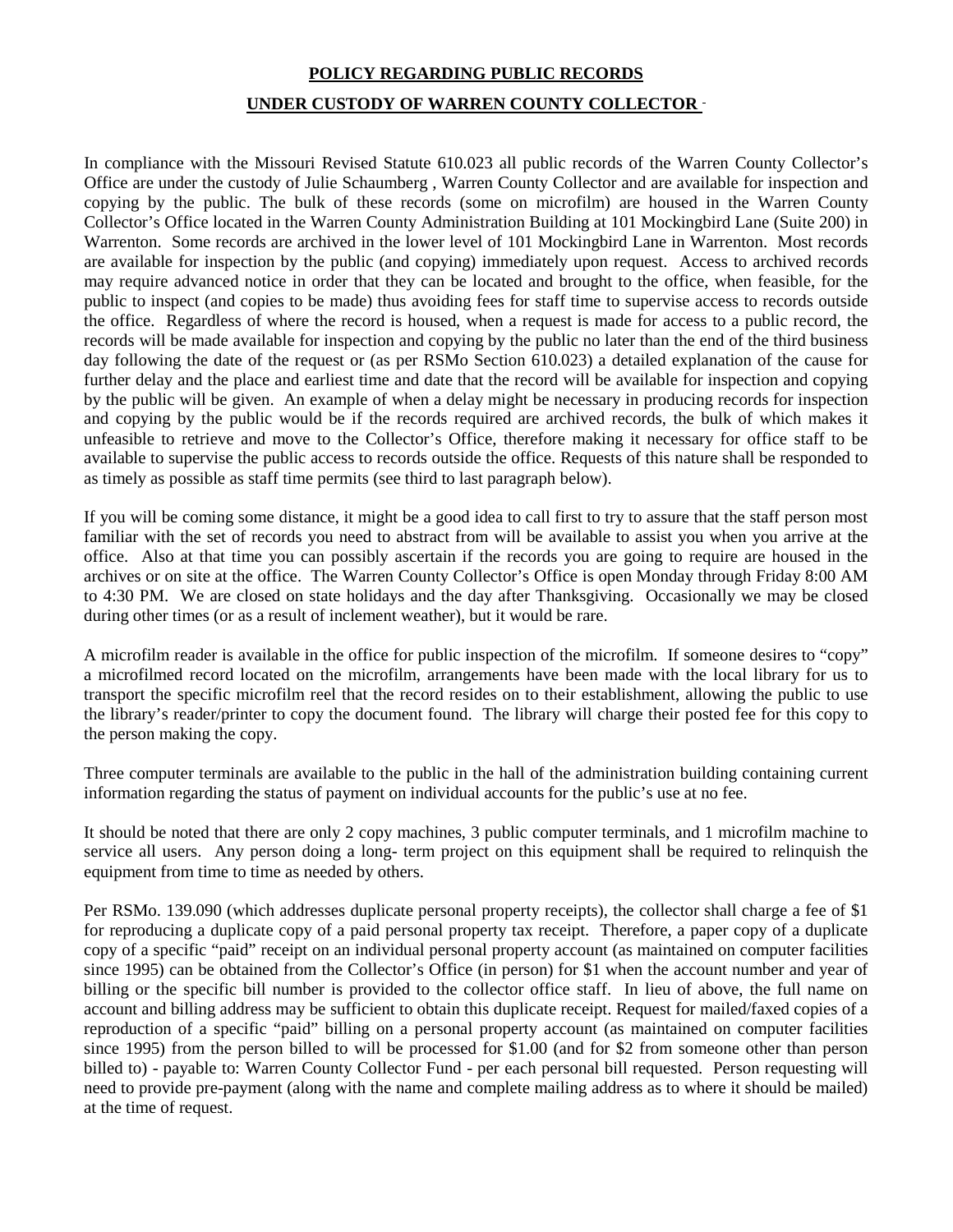A duplicate paper copy reproducing a specific "paid" or "unpaid" billing on an individual real estate parcel or an "unpaid" billing on a personal property account (as maintained on computer facilities since 1995) can be obtained from the Collector's Office (in person) when the ID/Account number and year of billing or the specific bill number is provided by the public to the collector office staff. To obtain a paper copy of duplicate "unpaid" personal billing the full name on account and billing address may be sufficient. There will be a charge of \$2 (which is based on an estimate for search, research, and duplication time at the average hourly rate of pay for clerical staff of the Warren County Collector's Office plus paper copy) for each copy to all persons requesting same that are someone other than the person billed to. There would be no charge for either of these to the person billed to. Request for mailed/faxed copies of the duplication of a specific "paid" or "unpaid" billing on an individual real estate or an "unpaid" billing on a personal property account (as maintained on computer facilities since 1995) must be prepaid at \$3.00 (which is based on an estimate for search, research, and duplication time at the average hourly rate of pay for clerical staff of the Warren County Collector's Office plus cost of paper copy, envelope and postage) made payable to: "Warren County Collector Fund" per each such bill/receipt requested (if to be mailed/faxed to someone other than the person billed to). There would be no charge for either of these to be mailed to the person billed to themselves. An exception to this is that the original "unpaid" real estate parcel billing will be sent to a lender (without charge), who is escrowing funds for the payment of the taxes on that account, at the time that the billings are originally printed, if the lender has requested the billing be sent to them (instead of the taxpayer) within the necessary time frame. Any person requesting a duplicate paper copy of a "paid" or "unpaid" real estate billing must include the ID/Account number and billing year or state the specific bill number they desire along with the name and complete mailing address as to where it should be sent. (See "Pricelist for Reproduction of Specific 'Paid' or 'Unpaid' Personal Property and Real Estate Billings/History" for complete details of this portion of the policy, which is incorporated herein).

In compliance with Missouri Revised Statute 610.026.1, which provides that … "except as otherwise provided by law, each public governmental body shall provide access to and, upon request, furnish copies of public records", the Warren County Collector's Office shall also furnish copies of other public records. Copies of paper documents, under the custody of the Warren County Collector, will be made with the cost charged per 1-sided page (up to 9"x14" size paper) of 10¢. Should the public inspection and copying of records under the custody of the Warren County Collector require the assistance or supervision of a Warren County Collector's Office staff member, research time required for fulfilling records requests will be charged at the actual cost of research time (beyond the first 5 minutes). Based on the scope of the request, the Warren County Collector's Office shall produce the copies using collector office staff (having the knowledge necessary to process the request) that results in the lowest amount of charges for search, research and duplication time (based on their average hourly rate of pay). The processing fee shall be charged in 15 minute increments of staff assistance and/or time. Assistance to the public accessing the public records that requires staff time beyond 15 minutes shall be responded to as staff time permits so as not to disturb office operations, the meeting of production deadlines, and the servicing of the taxpaying public's needs. Payment is payable to the Collector's Office upon completion of the copy project when requester is present at the collector's office during the processing. Costs for requested copies, made other than in person, shall be estimated prior to the making of copies and payment will be required in advance. Should the estimate be *short,* the person requesting shall be notified when amount charged has been reached and they shall be allowed to determine if they want the office to continue processing the request, or stop where they are and provide what has been gathered to date. Should the estimate be *long,* monies charged in excess will be refunded. Requests of this nature shall be responded to as timely as possible as staff time permits (see third to the last paragraph below).

Electronically generated computer reports (printed on continuous feed paper) will only be rendered if the report requested is in a format already established on the software currently in use in the Warren County Collector's Office. They will be rendered in their entirety as gathered. If an electronically generated computer report is not available in the format you described, you are welcome to review existing reports available for public inspection in the Warren County Collector's Office. From that review you can determine whether any of those formats (or combination of several reports) would satisfy your needs. Although the exact size of the report will not be known until ran, the amount charged will be based on an *estimate* of size, given the knowledge of prior reports ran of the same format. We should be able to calculate this charge fairly accurately in advance. Fees for these reports shall include only the cost of staff time [based on the scope of the request, the Warren County Collector's Office shall